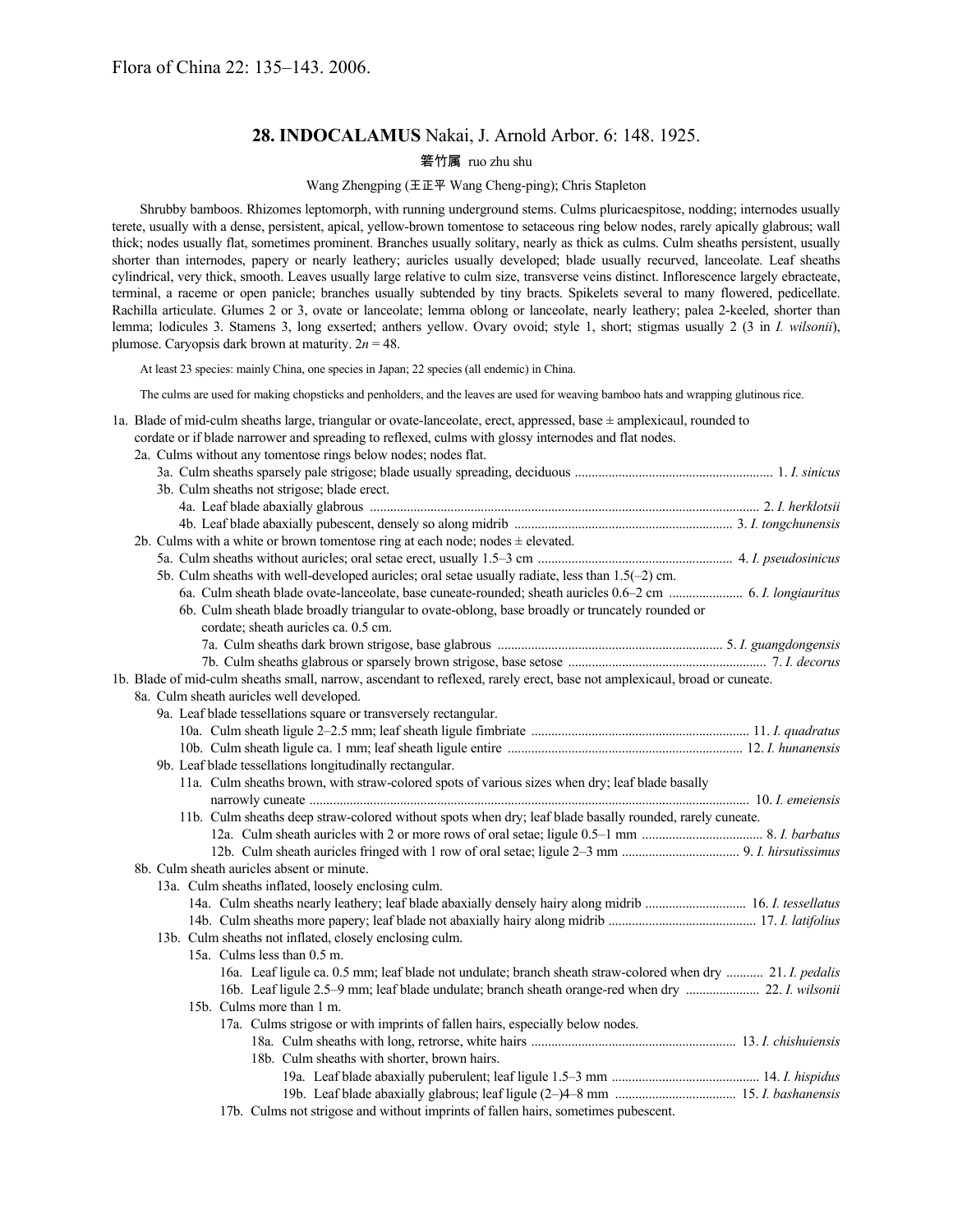|  | $\bullet$ . The set of the set of the set of the set of the set of the set of the set of the set of the set of the set of the set of the set of the set of the set of the set of the set of the set of the set of the set of the s |  |  |  |
|--|------------------------------------------------------------------------------------------------------------------------------------------------------------------------------------------------------------------------------------|--|--|--|

20b. Culm sheath much shorter than internode. 21a. Internodes 25–33 cm, densely pubescent; leaf blade 3.5–6.5 cm wide ......... 19. *I. inaequilaterus*

21b. Internodes to 26 cm, glabrous; leaf blade 2.5–4 cm wide ..................................... 20. *I. victorialis*

**1. Indocalamus sinicus** (Hance) Nakai, J. Arnold Arbor. 6: 148. 1925.

## 水银竹 shui yin zhu

*Arundinaria sinica* Hance, Ann. Sci. Nat., Bot., sér. 4, 18: 235. 1862; *A. longiramea* Munro; *A. wightii* Nees ex Bentham.

Culms 1–3.8 m, 0.5–1 cm in diam.; internodes green, straw-colored when dry, glossy, glabrous; wall 3–4 mm thick; nodes flat. Culm sheaths purple-brown, leathery-papery, striate, sparsely white or colorless hairy, margins densely bright gray ciliate; auricles absent; oral setae several, to 1 cm; ligule redbrown, truncate, 1–1.4 mm, ciliate or not; blade erect to reflexed, narrowly triangular-subulate on mid-culm sheaths, ovate-lanceolate on upper ones, apex long acuminate. Leaves 7–14 per ultimate branch; sheath yellow-brown, leathery, glossy, glabrous; auricles absent; oral setae yellow-brown, to 1.6 cm; ligule red-brown, truncate, short, ciliolate or not; blade broadly lanceolate,  $14–60 \times 2.2–6.8$  cm, thinly leathery, both surfaces usually glabrous, secondary veins 8 or 9 pairs, transverse veins sparse, tessellations narrowly rectangular, base cuneate, apex long acuminate. Panicles ample, 23.5–30 cm or more; branches spreading, pulvinate. Spikelets purple-green, pedicel 2–6 cm; florets 3 or 4. Rachilla internodes glabrous. Glumes 2, papery; lower glume oblong-lanceolate, 4.5–5 mm, 3-veined, apex slightly acute, upper glume 5–6.5 mm, 5 veined, apex acuminate; lemma 9–10 mm, papery, adaxially scabrid, 7-veined, apex acuminate; palea nearly as long as lemma, keels and apex ciliate; lodicules unequal in size, anterior pair larger. Stamens unknown. Style short; stigmas 2. New shoots Apr, fl. May.

● Open forests, thickets on hills and in valleys; 600–700 m. Guangdong, Hainan.

**2. Indocalamus herklotsii** McClure, Lingnan Univ. Sci. Bull. 9: 22. 1940.

#### 粽巴箬竹 zong ba ruo zhu

Culms to 2 m, 3–6 mm in diam.; internodes glossy, glabrous, subsolid, with small lumen; nodes flat. Culm sheaths leathery, glossy, fragile, margins usually densely ciliate; auricles absent or minute; oral setae sometimes developed, few, dark brown, rigid, scabrid; ligule truncate or slightly arcuate, very short, hirtellous, ciliolate; blade erect, initially rosy red, ovate-lanceolate, thinly papery, glabrous, base broad and amplexicaul, apex long acuminate. Leaves ca. 3 per ultimate branch; sheath obscurely striate on upper part, margins densely brown ciliate; auricles usually absent; oral setae few or absent, dark brown or straw-colored, rigid, scabrid; ligule short, hirtellous, ciliolate; pseudopetiole 1–4 mm, hirtellous toward apex; blade lanceolate or oblong-lanceolate,  $14-29 \times 1-5$  cm, glabrous, secondary veins 6–9 pairs, tessellations rectangular, apex caudate. Panicle spreading, purple, 7–8 cm; peduncle to 8.5 cm, glabrous, axis and branches slender, glabrous. Spikelets oblong-lanceolate, to 1.5 cm, slightly compressed; pedicels 3–

15 cm, pulvinate; florets ca. 4. Rachilla internodes glabrous on side facing floret, otherwise scabrous. Glumes 2, glabrous; lower glume 5–5.5 mm, apex obtuse; upper glume 6.5–8 mm, apex acute; lemma lanceolate, 6.5(–7) mm, thinly papery, fragile, glabrous, 5-veined, apex obtuse; palea slightly longer or sometimes shorter than lemma, glabrous, keels distally ciliate; lodicules transparent, anterior ca. 1.3 mm, posterior slightly longer. Anthers ca. 5 mm. Ovary fusiform, dorsi-ventrally compressed, subglabrous; stigmas 2.

● Open forests, thickets; ca. 500 m. Hong Kong.

**3. Indocalamus tongchunensis** K.F. Huang & Z. L. Dai, Wuyi Sci. J. 6: 293. 1986.

#### 同春箬竹 tong chun ruo zhu

Culms ca. 1.5 m, ca. 5 mm in diam.; internodes strawcolored, glossy, thinly white powdery; nodes flat. Culm sheaths glossy, mainly glabrous but distally sparsely white hairy and white powdery, margins long brown ciliate; auricles absent or minute; oral setae absent; ligule truncate or arcuate, rigid, margin minutely ciliate or not; blade erect, narrowly triangular,  $1-2 \times$  as long as sheath, thin, glabrous, base cordate, amplexicaul. Leaves 3–7 per ultimate branch; sheath glabrous; auricles and oral setae absent; ligule ca. 1.5 mm, rigid, ciliate; blade abaxially pale green, elliptic or elliptic-lanceolate, ca.  $40 \times 8$ cm, densely pubescent especially along both sides of midrib, adaxially glabrous, secondary veins 12–14 pairs, tessellations rectangular to square. Inflorescence unknown. New shoots Mar–Apr.

● Broad-leaved forests; ca. 800 m. Fujian.

**4. Indocalamus pseudosinicus** McClure, Sunyatsenia 6: 37. 1941.

## 锦帐竹 jin zhang zhu

Culms 1.5–2 m, 3–6 mm in diam.; internodes 20–30 cm, with a white or brown tomentose and setulose ring below each node, otherwise glabrous or initially puberulent and white powdery; wall 1.5–2.5 mm thick; nodes weakly elevated. Culm sheaths yellow-green when fresh, straw-colored when dry, closely encircling culm, ca. 1/2 as long as internodes, brown or colorless strigose, white tomentose and with striae left by fallen hairs; auricles absent; oral setae developed; ligule brown, arcuate, 0.3–1 mm, ciliolate or not; blade purple, amplexicaul, contracted at base. Leaves 5–7 per ultimate branch; sheath striate, lower part abaxially glossy, upper part brown strigose, sometimes glabrous near margins, margins densely dark ciliate; auricles absent; oral setae erect or suberect, distally curved, to 2.5–3 cm; ligule short; blade oblong-lanceolate,  $19-38 \times 2.6$ 4.6 cm, glabrous or abaxially sparsely appressed hispidulous, secondary veins 9–11 pairs, tessellations rectangular or square, base cuneate, margins minutely denticulate, apex narrowly acuminate. Panicles terminating leafy or leafless branches, erect, ca. 26 cm, axis glabrous, strongly ribbed; branches initially ap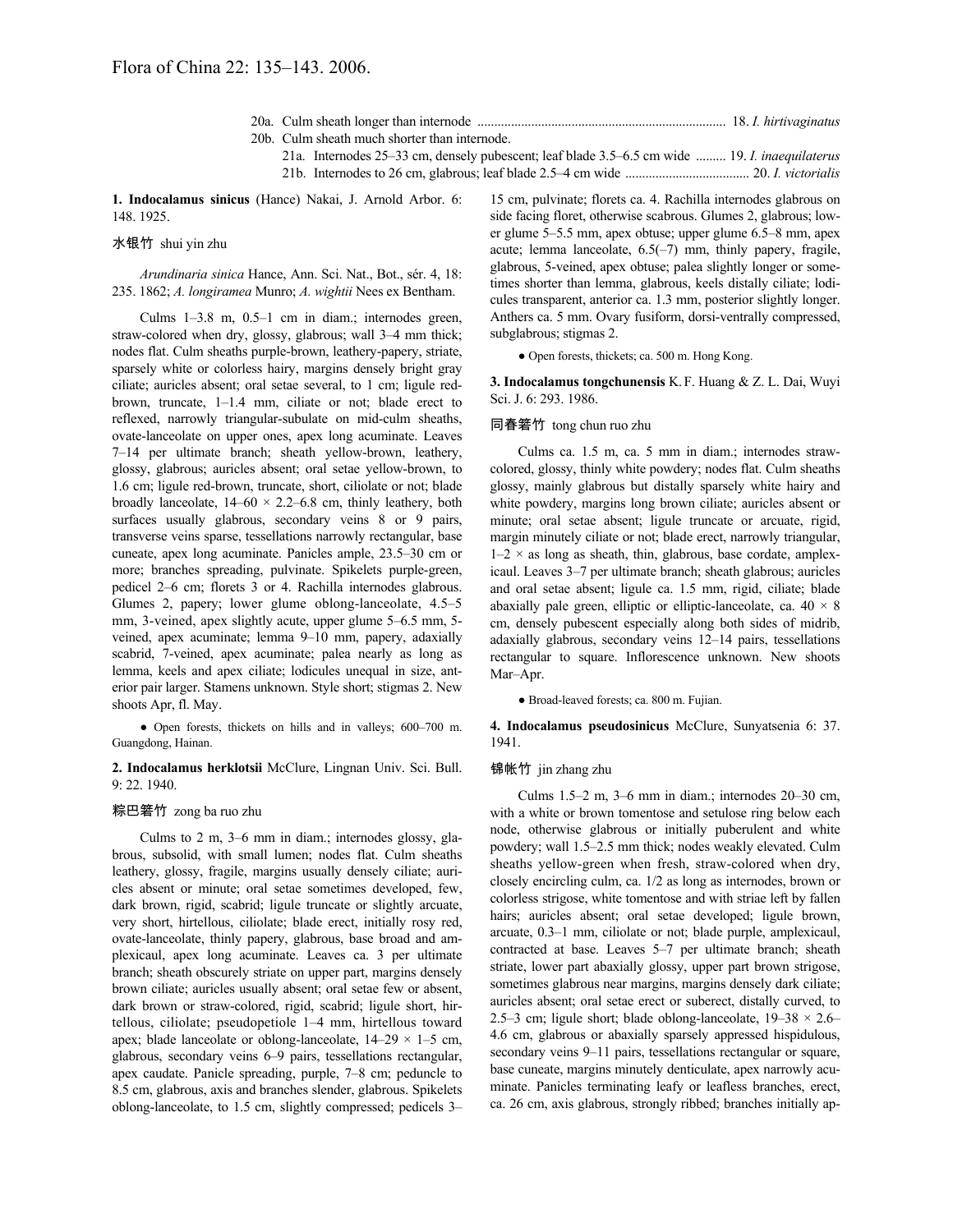pressed to axis, then  $\pm$  spreading, slender, glabrous, pulvinate. Spikelets pale green, to 4.5–5 cm, fusiform or slightly compressed; florets 12–13; pedicels 8–12 mm. Rachilla internodes 3–3.2 mm, ciliate on ribs. Glumes 2 or 3; lower glume 3.2–4 mm, 3-veined; upper glume 4.5–5 mm, 5-veined; lemmas 6–7 mm, 5–7-veined, glossy, abaxially glabrous, callus white pubescent, margins ciliate toward apex; palea 5.8–6.2 mm, apex obtuse, 2-toothed. Lodicules, stamens, and pistil unknown. New shoots Apr–May, fl. Jul–Dec.

● Forests on mountain slopes, roadsides; 700–1000 m. Guangdong, Guangxi, Hainan.

- 1a. Leaf blade veins forming rectangular tessellations ..................................... 4a. var. *pseudosinicus*
- 1b. Leaf blade veins forming square tessellations ..................................... 4b. var. *densinervillus*

## **4a. Indocalamus pseudosinicus** var. **pseudosinicus**

锦帐竹(原变种) jin zhang zhu (yuan bian zhong)

Leaf blade veins forming rectangular tessellation.

● Forests on mountain slopes, roadsides; 700–1000 m. Guangxi, Hainan.

**4b. Indocalamus pseudosinicus** var.**densinervillus** H.R. Zhao & Y. L. Yang, Acta Phytotax. Sin. 23: 464. 1985.

#### 密脉箬竹 mi mai ruo zhu

Leaf blade veins forming square tessellation.

● Montane forests. Guangdong, Guangxi.

**5. Indocalamus guangdongensis** H. R. Zhao & Y. L. Yang, Acta Phytotax. Sin. 23: 462. 1985.

## 广东箬竹 guang dong ruo zhu

Culms 1.5–3.5 m, 0.9–1.5 cm in diam.; internodes initially yellow or purple, white tomentose, hairs denser and forming a brown ring below nodes; wall ca. 0.4 mm thick; nodes weakly elevated. Culm sheaths purple-green, shorter than internode, leathery, white tomentose and dark brown hairy, base corky; auricles ca. 5 mm, brown; oral setae radiate, flexuose, about as long as auricle; ligule truncate to arcuate,  $0.5-2$  mm, densely puberulent, margin sparsely or not ciliate; blade broad, amplexicaul, base truncately rounded to cordate, about as wide as apex of culm, apex acuminate. Leaves 2–7 per ultimate branch; sheath striate, white tomentose; auricles and oral setae absent; ligule 1–2.5 mm, pubescent, long ciliate; blade broadly lanceolate,  $35-56 \times 4-10.5$  cm, abaxially minutely appressed white pubescent, adaxially glabrous, secondary veins 8–15 pairs, tessellations rectangular or square, base cuneate, apex acuminate. Inflorescence unknown. New shoots Apr–May.

● Forests, mountain slopes, valleys; ca. 900 m. Guangdong, Guangxi, Guizhou, Hubei, Hunan; cultivated in Zhejiang.

- 1a. Leaf blade tessellations abaxially visible, rectangular; midrib not waxy pubescent ...................................... 5a. var. *guangdongensis*
- 1b. Leaf blade tessellations abaxially

visible, square; midrib waxy pubescent along one side ............................................... 5b. var. *mollis*

#### **5a. Indocalamus guangdongensis** var. **guangdongensis**

广东箬竹(原变种) guang dong ruo zhu (yuan bian zhong)

Leaf blade not abaxially waxy pubescent along midrib; veins forming rectangular tessellations.

● Forested mountain slopes, valleys. Guangdong, Guizhou; cultivated in Zhejiang.

**5b. Indocalamus guangdongensis** var. **mollis** H. R. Zhao & Y. L. Yang, Acta Phytotax. Sin. 23: 462. 1985.

#### 柔毛箬竹 rou mao ruo zhu

Leaf blade abaxially pubescent along one side of midrib; veins forming square tessellations.

● Roadsides on mountain slopes; ca. 900 m. Guangxi, Hubei, Hunan.

**6. Indocalamus longiauritus** Handel-Mazzetti, Anz. Akad. Wiss. Wien, Math.-Naturwiss. Kl. 62: 254. 1925.

#### 箬叶竹 ruo ye zhu

Culms 0.8–1 m, 0.35–0.8 cm in diam.; internodes dull green, (8–)10–55 cm, white pubescent, with a pale red-brown tomentose ring below nodes; wall 1.5–2 mm thick; nodes prominent. Culm sheaths purple-green, leathery, dark brown strigose and white tomentose, base with raised corky ring; auricles well developed, purple-green, becoming brown when dry; oral setae radiate, brown, ca. 1 cm; ligule truncate, 0.5–1 mm, ciliate or not; blade purple-green, narrowly triangular to ovate-lanceolate, base abruptly rounded, apex acuminate. Leaf sheath rigid, glabrous or abaxially initially finely strigose, outer margin ciliate; auricles usually developed; oral setae radiate, brown; ligule truncate, 1–1.5 mm, puberulent, fimbriate, margin setose; blade  $10-35 \times 1.5-6.5$  cm, abaxially glabrous or puberulent, secondary veins 5–12 pairs, veins forming rectangular tessellations, base cuneate, apex long acuminate. Panicles 8–15 cm, rather narrow, axis densely white tomentose. Spikelets greenish or straw-colored at maturity, 1.5–3.7 cm; florets 4–6. Rachilla internodes compressed-clavate, 6.8–7.2 mm, angular, densely white tomentose, apex truncate. Glumes 2, acuminate with an awnlike point; first glume 3–5 mm, 3–5-veined, second glume 6–8 mm, 7–9-veined; lemma oblong-lanceolate, apex awnlike, first lemma 1–1.4 cm, 11–13-veined; palea of 1st floret 0.7–1 cm, keels ciliate. Anthers ca. 5 mm. Stigmas 2. Caryopsis oblong. New shoots Apr–May, fl. May–Jul. 2*n* = 48\*.

● Mountain slopes, hillsides, roadsides; ca. 500 m. Fujian, Guangdong, Guangxi, Guizhou, Henan, Hunan, Jiangxi, Sichuan; cultivated in Zhejiang.

1a. Leaf blade abaxially without hairs along

sides of midrib.

- 2a. Culm sheaths auricles long, narrowly
- falcate ......................................... 6a. var. *longiauritus* 2b. Culm sheaths auricles shorter,
	- subfalcate ................................... 6c. var. *semifalcatus*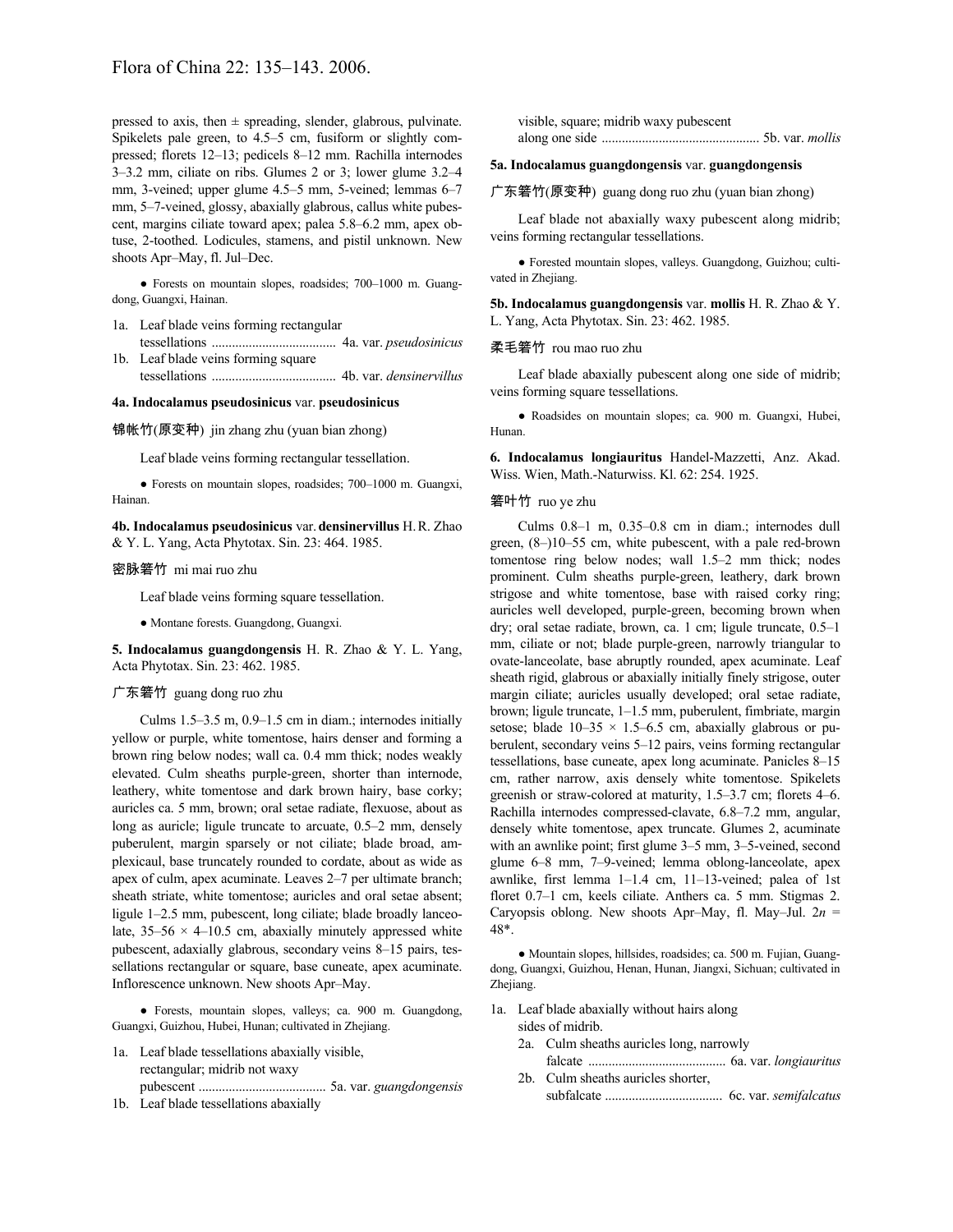- 1b. Leaf blade abaxially hairy along one or both sides of midrib.
	- 3a. Culm sheaths auricles long, falcate; leaf blade abaxially hairy along both sides of midrib .................... 6b. var. *yiyangensis* 3b. Culm sheaths auricles shorter,
	- subfalcate; leaf blade abaxially hairy along only one side of midrib ..................................... 6d. var. *hengshanensis*

#### **6a. Indocalamus longiauritus** var. **longiauritus**

### 箬叶竹(原变种) ruo ye zhu (yuan bian zhong)

*Arundinaria longiaurita* (Handel-Mazzetti) Handel-Mazzetti; *A. vulgata* (W. T. Lin & X. B. Ye) W. T. Lin; *Bashania auctiaurita* T. P. Yi; *Indocalamus dayongensis* W. T. Lin; *I. vulgatus* W. T. Lin & X. B. Ye; *Pseudosasa guanxianensis* T. P. Yi; *P. vittata* B. M. Yang; *P. vulgata* (W. T. Lin & X. B. Ye) W. T. Lin.

Culm sheath auricles narrowly falcate, long. Leaf blade abaxially not hairy along sides of midrib.

● Fujian, Guangdong, Guangxi, Guizhou, Henan, Hunan, Jiangxi, Sichuan.

**6b. Indocalamus longiauritus** var. **yiyangensis** H. R. Zhao & Y. L. Yang, Acta Phytotax. Sin. 23: 464. 1985.

#### 益阳箬竹 yi yang ruo zhu

Culm sheath auricles falcate, long. Leaf blade abaxially minutely pubescent along one or both sides of midrib.

● Hillsides. Hunan.

**6c. Indocalamus longiauritus** var. **semifalcatus** H. R. Zhao & Y. L. Yang, Acta Phytotax. Sin. 23: 464. 1985.

#### 半耳箬竹 ban er ruo zhu

Culm sheath and leaf sheath auricles subfalcate, short. Leaf blade abaxially not hairy along midrib.

● Guangxi, Sichuan; cultivated in Zhejiang.

**6d. Indocalamus longiauritus** var. **hengshanensis** H. R. Zhao & Y. L. Yang, Acta Phytotax. Sin. 23: 464. 1985.

## 衡山箬竹 heng shan ruo zhu

Culm sheath auricles subfalcate. Leaf blade abaxially hairy along one side of midrib.

● Mountain slopes. Hunan.

**7. Indocalamus decorus** Q. H. Dai, Acta Phytotax. Sin. 20: 494. 1982.

#### 美丽箬竹 mei li ruo zhu

Culms 35–80 cm, 0.3–0.5 cm in diam.; internodes initially green, 7–22 cm, white tomentose, with a brown tomentose ring below nodes; nodes elevated. Culm sheaths yellow-green, becoming orange when dry, shorter than internode, initially white tomentose, glabrous or sparsely brown strigose, base edged with dark brown setae, margins brown ciliate; auricles falcate; oral setae 4–5 mm; ligule ca. 1 mm; blade broadly triangular, amplexicaul, abaxially glabrous, adaxially hirtellous between veins, base rounded or cordate, margins minutely brown ciliate. Leaves 2–4 per ultimate branch; sheath tomentose, margins ciliate; auricles present or absent; oral setae ca. 3 mm; ligule truncate, 1–2 mm, scabrid, margin brown or pale ciliate; blade oblong-lanceolate,  $15-35 \times 3-3.5$  cm, glabrous or abaxially pubescent near midrib, secondary veins 6–11 pairs, veins forming rectangular or square tessellations. Inflorescence unknown.

● Forests of *Phyllostachys edulis* and broad-leaved trees, forest margins. Guangxi.

**8. Indocalamus barbatus** McClure, Sunyatsenia 6: 32. 1941.

#### 髯毛箬竹 ran mao ruo zhu

Culms ca. 1.5 m, 0.5–1 cm in diam.; internodes 25– 35(–45) cm, densely brown strigose, solid; nodes strongly elevated, nodal ridge very prominent; sheath scar relatively flat, fringed with persistent culm sheath base; intranode 9–10 mm. Culm sheaths green,  $1/3-1/2$  as long as internodes, densely brown strigose; auricles falcate, 1.5–2 cm, oral setae in 2 or more rows, radiate, 2–3 cm; ligule truncate or weakly concave, 0.5–1 mm, densely fimbriate with hairs 2–3 cm; blade green, elliptic-lanceolate. Leaves 5–8 per ultimate branch; sheath rigid, densely long white strigose or later with striae and papillae from fallen hairs, upper part intermixed with dense white pubescence; auricles rather thick, ca.  $15 \times 3$  mm; oral setae in 2 or more crowded irregular rows, radiate, pale to dark strawcolored, to 3 cm; blade elliptic to elliptic-lanceolate, 15–  $35(-40) \times 5-9(-12)$  cm, abaxially pubescent, adaxially glabrous, secondary veins 8–12-paired, tessellations rectangular, base broadly cuneate, apex acuminate into subulate point. New shoots spring–summer.  $2n = 48^*$ .

● Evergreen broad-leaved valley forests; ca. 500 m. Guangxi.

**9. Indocalamus hirsutissimus** Z. P. Wang & P. X. Zhang, J. Bamboo Res. 4(1): 44. 1985.

#### 多毛箬竹 duo mao ruo zhu

Culms ca. 3 m, 1–2 cm in diam.; internode initially green or orange under culm sheath, densely brown strigose and white pubescent especially below nodes, glabrescent, with papillae and imprints of fallen hairs except below nodes, pith spongy; nodes strongly elevated, supra-nodal ridge with an elevated keel; sheath scar weakly prominent. Culm sheaths orange, ca. 1/2 as long as internodes, leathery, densely dark brown strigose, base yellow-brown pubescent, outer margin dark brown ciliate, inner margin glabrous; auricles reflexed, suborbicular, large; oral setae in 1 row, radiate, to 2 cm; ligule obliquely arcuate or truncate, 2–3 mm, dark brown pubescent, margin lacerate and fimbriate with setae more than 1 cm; blade deciduous, reflexed, lanceolate, abaxially glabrous, adaxially densely yellow hirtellous toward base. Leaves 2–11 per ultimate branch; sheaths pubescent and minutely setose; auricles and oral setae as for culm sheaths; ligule 2–12 mm; blade  $15-28 \times 1.5-2.5$  cm, abaxially pubescent or glabrous, adaxially glabrous, secondary veins 5–9 pairs, transverse veins remote. Inflorescence unknown. New shoots May–Jun.

● Valley forests, montane forests; 500–600 m. Guizhou.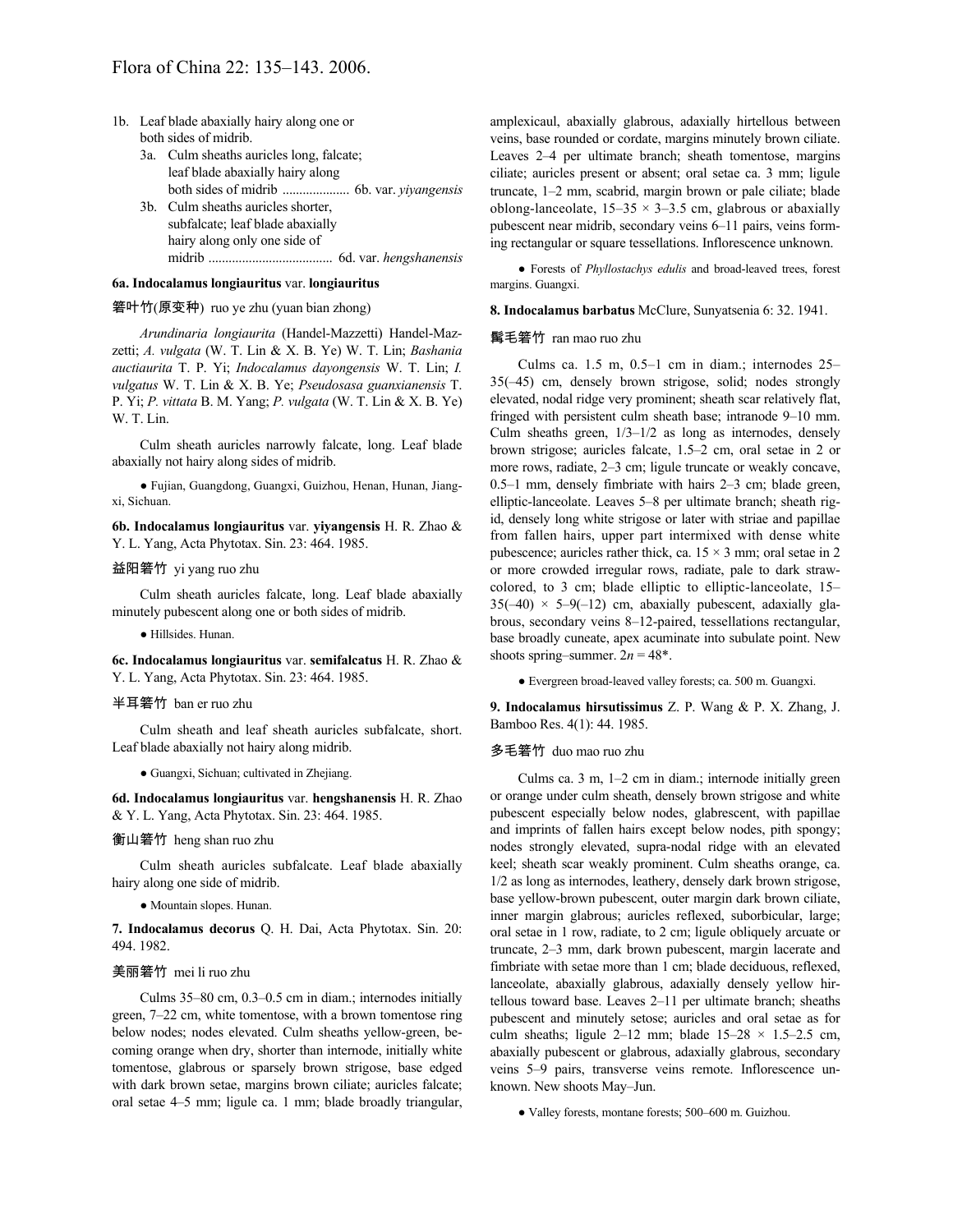# Flora of China 22: 135–143. 2006.

- 1a. Leaf blade abaxially pubescent ......... 9a. var. *hirsutissimus*
- 1b. Leaf blade abaxially glabrous or subglabrous ......................................... 9b. var. *glabrifolius*

#### **9a. Indocalamus hirsutissimus** var. **hirsutissimus**

多毛箬竹(原变种) duo mao ruo zhu (yuan bian zhong)

Leaf blade abaxially pubescent.

● Open valley forests; 500–600 m. Guizhou.

**9b. Indocalamus hirsutissimus** var. **glabrifolius** Z. P. Wang & N. X. Ma, J. Bamboo Res. 4(1): 45. 1985.

#### 光叶箬竹 guang ye ruo zhu

Leaf blade abaxially glabrous or subglabrous.

● Forests on mountain slopes; ca. 500 m. Guizhou.

**10. Indocalamus emeiensis** C. D. Chu & C. S. Chao, Acta Phytotax. Sin. 18: 25. 1980.

## 峨眉箬竹 e mei ruo zhu

*Arundinaria emeiensis* (C. D. Chu & C. S. Chao) Demoly.

Culms ca. 1.5 m, 0.8–1 cm in diam.; internodes ca. 30 cm, with appressed, minute, white setae intermixed with retrorse, red-brown hairs and imprints of fallen hairs on upper portion; nodes elevated. Culm sheaths brown, with straw-colored spots of various sizes, less than 1/2 as long as internodes, with dense, retrorse, brown hairs or papillae left by fallen hairs, margins brown ciliate; auricles falcate, 6–7 mm; oral setae radiate, 1–2 cm; ligule ca. 1 mm, ca.  $2 \times$  as wide as base of blade, densely ciliate; blade triangular-lanceolate, not amplexicaul. Leaves 4– 10 per ultimate branch, sheath white pubescent, with red-brown striae or papillae, margins ciliate; auricles falcate; oral setae radiate, 2–3 cm; ligule very short, fringed with hairs 2.3–3 mm; blade oblong-lanceolate, usually  $\pm$  asymmetrical, 16–40  $\times$  3.5– 6.5 cm, abaxially glaucous, glabrous, secondary veins 7–18 pairs, tessellations square, distinct on both surfaces, base cuneate, apex acuminate. Inflorescence unknown.

● Mountain slopes; ca. 1200 m. Sichuan.

*"Indocalamus omeiensis"* (C. D. Chu & C. S. Chao, Bamboo Res. 1: 7. 1981) is an orthographic variant of this name.

**11. Indocalamus quadratus** H. R. Zhao & Y. L. Yang, Acta Phytotax. Sin. 20: 216. 1982.

### 方脉箬竹 fang mai ruo zhu

Culms ca. 3 m, 0.8–1.1 cm in diam.; internodes 22–26 cm, initially apically densely brown strigose and setulose; nodes weakly prominent; intranode 5–8 mm. Culm sheaths green, tinged with purple when fresh, becoming straw-colored, unmarked, shorter than internode on lower culm, densely brownpurple strigose, margins densely brown ciliate; auricles brown, falcate, large, ca.  $15 \times 1.3-3$  mm; oral setae radiate, flexuose, brown, to 2 cm; ligule purple-brown, truncate to slightly arcuate, 2–2.5 mm, ciliate with hairs 1.2–1.6 cm or longer; blade erect or reflexed, green, narrowly triangular. Leaves 6 or 7 per ultimate branch; sheath initially brown strigose, glabrescent, margins long brown ciliate; auricles purple-brown, falcate, ca.  $12 \times 2$  mm; oral setae radiate, brown, ca. 1.4 cm; ligule purplebrown, fimbriate; blade ovate-lanceolate or oblong-lanceolate,  $8.5-24.5 \times 5.6-7.2$  cm, abaxially glaucous, secondary veins 10-13 pairs, tessellations square, base rounded or rarely cuneate, apex acuminate. Inflorescence unknown. New shoots May.

● Valley forests; 600–900 m. Guizhou, Hunan; cultivated in Zhejiang.

**12. Indocalamus hunanensis** B. M. Yang, Acta Phytotax. Sin. 19: 259. 1981.

### 湖南箬竹 hu nan ruo zhu

*Indocalamus auriculatus* (H. R. Zhao & Y. L. Yang) Y. L. Yang; *I. hispidus* H. R. Zhao & Y. L. Yang var. *auriculatus* H. R. Zhao & Y. L. Yang; *I. wuxiensis* T. P. Yi.

Culms to 2.5 m, 0.2–0.8 cm in diam.; internodes initially yellow-green, finely striate, 15–26 cm, initially yellow-brown or brown strigose and white pubescent, especially below nodes, rough with tubercles and imprints of fallen hairs at maturity; wall 1.5–3 mm thick; nodes elevated; sheath scar usually edged with a suberous ring left by fallen sheath; intranode 3–7 mm. Culm sheaths initially usually red-brown or dull green, 1/3–1/2 as long as internodes, rigid, brittle, completely minutely white pubescent except for distal 1/4 part also yellow-brown or brown strigose and with imprints of fallen hairs, margins brown ciliate; auricles purple when fresh, dark purple or brown when dry, falcate; oral setae yellow-brown; ligule truncate or arcuate, 0.5– 1 mm, densely puberulent, entire or denticulate and minutely ciliate; blade erect or reflexed, green or yellow, linear-lanceolate, tessellations distinct on both surfaces, base much narrower than sheath apex, margins scabrous. Leaves 2–5 per ultimate branch; sheath glabrous or white pubescent, sometimes sparsely strigose, margins ciliate; auricles purple; oral setae yellowbrown, both weakly developed or absent on upper sheaths; ligule dark purple, truncate or arcuate, 1–1.5 mm, densely puberulent, entire; blade oblong-lanceolate,  $10-29 \times 3.5-7.5$ cm, both surfaces glabrous, abaxially with pale or yellow powdery granules, secondary veins 6–14 pairs, tessellations square, base rounded or cuneate. Panicle 5–11 cm, dense, axis and branches densely white pubescent. Branches ascending, not pulvinate, subtended by minute bracts. Spikelets purple or green, 1–2.5 cm; florets 3–5. Rachilla internodes densely white pubescent. Glumes 2, glabrous, apex acuminate; lower glume 2–2.5 mm,  $(3-)5(-7)$ -veined; upper glume 6–8.5 mm,  $5(-7)$ -veined; lemma ovate-lanceolate, 7.5–10 mm, glabrous, 7–11-veined, apex acuminate, mucronate, callus puberulent; palea keels glabrous. Stamens and pistil unknown. New shoots Jun, fl. Aug– Sep.

● Forests, scrub on mountain slopes, valleys; 1400–2400 m. Chongqing, NW Hunan, NE Sichuan.

**13. Indocalamus chishuiensis** Y. L. Yang & Hsueh, Acta Phytotax. Sin. 31: 68. 1993.

#### 赤水箬竹 chi shui ruo zhu

Culms ca. 1 m, 0.3–0.5 cm in diam.; internodes 5–15 cm, initially white pubescent, sometimes also retrorsely white stri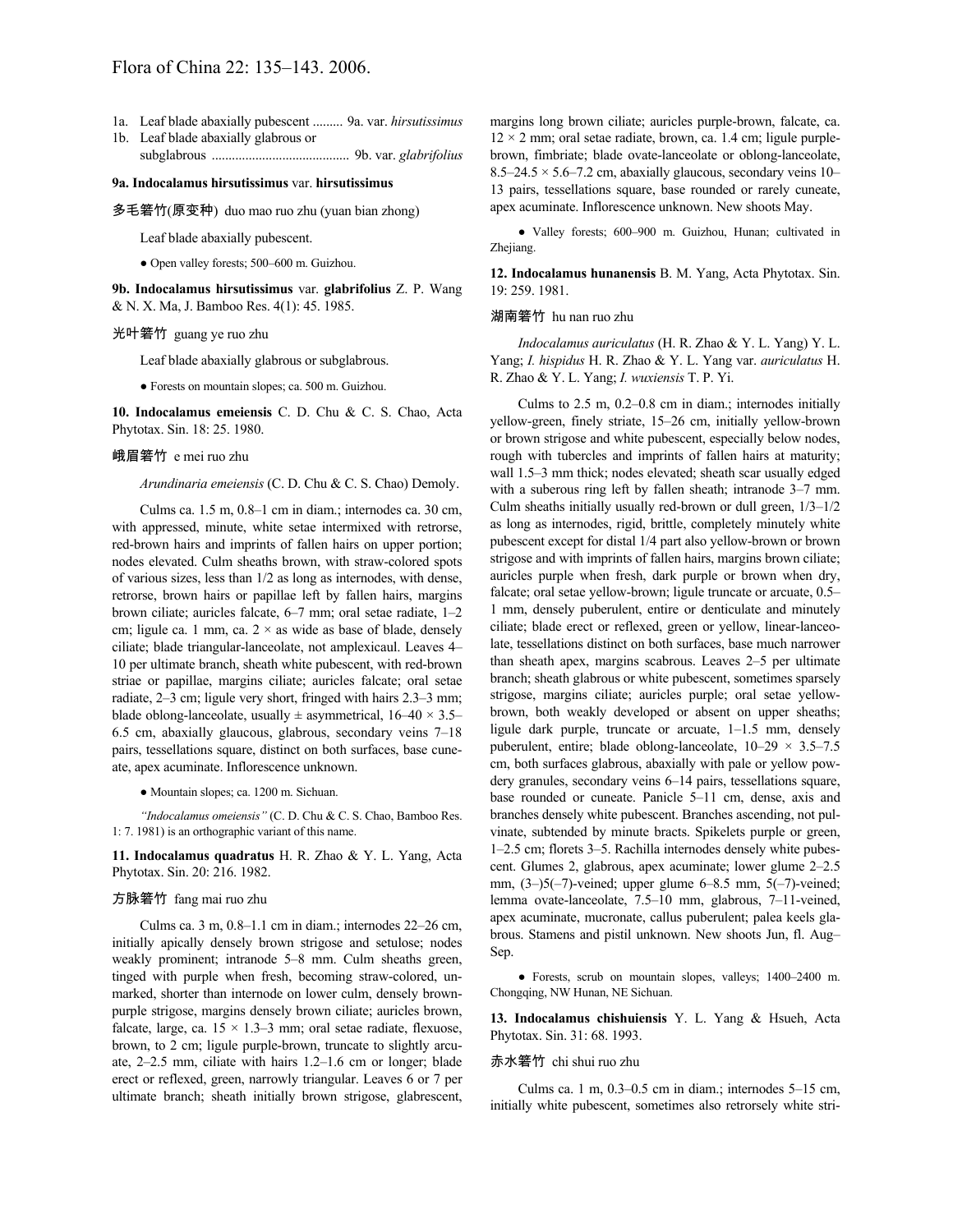gose below nodes; wall 1.3–2.3 mm thick; nodes weakly prominent. Culm sheaths straw-colored when dry, closely encircling culm, 5–7 cm, shorter than internode, leathery, gradually thickened toward base, densely white pubescent and retrorsely long white strigose, margins densely ciliate; auricles absent; oral setae absent or few; ligule 0.2–0.5 mm, puberulent; blade erect or reflexed, linear-lanceolate, 2.5–20 mm. Leaves 4–8 per ultimate branch; sheaths with deciduous hairs resembling those of culm sheaths; auricles absent; oral setae absent or rarely few; ligule (1–)1.5–2 mm; blade oblong-lanceolate, 13–  $18 \times 2 - 3$  cm, abaxially glaucous, adaxially glabrous, secondary veins 6 or 7 pairs, tessellations nearly square, base cuneate, apex long acuminate. Inflorescence unknown.

● Mountain slopes, low-lying lands; below 1300 m. Guizhou.

**14. Indocalamus hispidus** H. R. Zhao & Y. L. Yang, Acta Phytotax. Sin. 23: 460. 1985.

# 硬毛箬竹 ying mao ruo zhu

Culms  $1-2(-3.5)$  m,  $0.3-1(-1.2)$  cm in diam.; internodes initially green, slightly flattened above branches, (10–)15–30 (–35) cm, white powdery, red-brown strigose especially below nodes or with imprints of fallen hairs; wall 2.5–4 mm thick; nodes weakly elevated, supra-nodal ridge absent; sheath scar weakly prominent, corky. Culm sheaths yellow-green, closely encircling culm, shorter than internode, leathery, densely redbrown strigose; auricles and oral setae absent; ligule truncate, 1–3 mm, glabrous; blade erect or later reflexed, oblong-lanceolate or lanceolate, 0.6–3 cm. Leaves 3–5 per ultimate branch; auricles and oral setae absent; ligule 1.5–3 mm, glabrous; blade abaxially gray-green, broadly oblong-lanceolate,  $11-28 \times 4-6.5$ cm, undulate when dry, abaxially pubescent and minutely pale papillate, adaxially glabrous, secondary veins 8–15 pairs, tessellations square. Panicle 9–10 cm or more, initially terminating leafy branch, axis and branches white pubescent; branches erect. Spikelets gray-green or commonly purple-green, subterete; florets 4 or 5. Rachilla internodes densely pubescent. Glumes 2, apex subulate; lower glume ca. 2/3 as long as upper one, 3–5-veined; upper glume 5–7-veined, transverse veins distinct; lemma ca. 1.5 cm, 7–11-veined, transverse veins distinct, apex subulate; palea shorter than lemma, pubescent. Stamens 3. Styles 2. New shoots Jul–Aug, fl. Aug.

● Montane forests; 1600–1900 m. E Sichuan.

**15. Indocalamus bashanensis** (C. D. Chu & C. S. Chao) H. R. Zhao & Y. L. Yang, Acta Phytotax. Sin. 23: 465. 1985.

## 巴山箬竹 ba shan ruo zhu

*Sasa bashanensis* C. D. Chu & C. S. Chao, Acta Phytotax. Sin. 18: 30. 1980.

Culms 2–3 m, 1–1.5 cm in diam.; internodes 38–42 cm at mid-culm, white powdery, densely strigose or with imprints of fallen hairs; wall 2–3 mm thick; nodes elevated, nodal ridge more prominent than sheath scar. Culm sheaths yellow-brown, tinged with red, base with a corky ring, densely strigose or with imprints left by fallen hairs; auricles and oral setae absent; ligule subtruncate, 2–4 mm, glabrous, margin dentate; blade narrowly lanceolate, short. Leaves 6–9 per ultimate branch;

sheath conspicuously striate, glabrous; auricles and oral setae absent; ligule well developed, brown, arcuate, (2–)4–8 mm, nearly entire or weakly sinuous, glabrous but dark scurfy powdery; blade elliptic-lanceolate or linear-lanceolate,  $25-35 \times$ 4–8 cm, abaxially glabrous but dark scurfy powdery, adaxially glabrous, secondary veins 10–13 pairs, tessellations nearly square, base cuneate or broadly cuneate, one margin scabrid, other margin smooth. Inflorescence unknown.

● Calcareous mountain slopes, valleys. Sichuan.

**16. Indocalamus tessellatus** (Munro) P. C. Keng, Acta Phytotax. Sin. 6: 355. 1957.

## 箬竹 ruo zhu

*Bambusa tessellata* Munro, Trans. Linn. Soc. London 26: 110. 1868; *Pseudosasa longivaginata* H. R. Zhao & Y. L. Yang; *Sasa tessellata* (Munro) Makino & Shibata; *Sasamorpha tessellata* (Munro) Koidzumi.

Culms 0.75–2 m, 0.4–0.7 cm in diam.; internodes usually green, ca. 25(–32) cm, with a red-brown tomentose ring below each node; nodes weakly elevated, supra-nodal ridge slightly more prominent than sheath scar. Culm sheaths striate, usually longer than internodes, upper portion loosely encircling culm, lower portion closely encircling it, thinly leathery, white tomentose, purple-brown strigose; auricles and oral setae absent; ligule truncate, 1–2 mm, membranous, brown hirtellous; blade deciduous, narrowly lanceolate, variable in size. Leaf sheaths leathery, glabrous, margin basally ciliate, distally glabrous; auricles rare, to 1 mm; oral setae very scarce, erect, white, straight, to 2 mm; ligule truncate or eroded, 1–2 mm, puberulent; blade broadly lanceolate or oblong-lanceolate, 20–46 × 4– 10.8 cm, abaxially gray-green, glabrous or densely appressedpuberulent and tomentose along both or one side of midrib, secondary veins 8–16 pairs, tessellations square. Panicle 10–15 cm, partially exserted; branches erect, main axis and branches densely brown-puberulent. Spikelets purple-green, nearly terete, 2.3–2.5 cm; florets 5–15; pedicels 1–4 cm. Rachilla internodes 1–4 mm, white puberulent. Glumes 1 or 2, papery; lower glume 5–7 mm, densely puberulent, 5-veined; upper glume 7–12 mm, distally puberulent, 7-veined; first lemma 1.1– 1.3 cm, distally puberulent, 11–13-veined, margins sparsely ciliate, apex very long acuminate to mucronate, callus 0.5–1 mm, white barbate; first palea ca. 1/3 as long as lemma, minutely white pubescent between keels, apex very shortly 2-cleft and pubescent; lodicules 3, oblong-lanceolate, ciliate, distally sparsely pilose. Anthers red, 6–7 mm. Ovary green, ovoid; style red, ca. 2 mm; stigmas 2, red,  $3-4$  mm. Caryopsis ca.  $7 \times 2.5$ mm, style base persistent. New shoots Apr–May, fl. Jun–Jul.

● Open forests on mountain slopes; 300–1400 m. Hunan, Zhejiang.

**17. Indocalamus latifolius** (Keng) McClure, Sunyatsenia 6(1): 37. 1941.

#### 阔叶箬竹 kuo ye ruo zhu

*Arundinaria latifolia* Keng, Sinensia 6(2): 147. 1935; *Indocalamus lacunosus* T. H. Wen; *I. migoi* (Nakai) P. C. Keng; *Pseudosasa hirta* S. L. Chen & G. Y. Sheng; *P. trun*-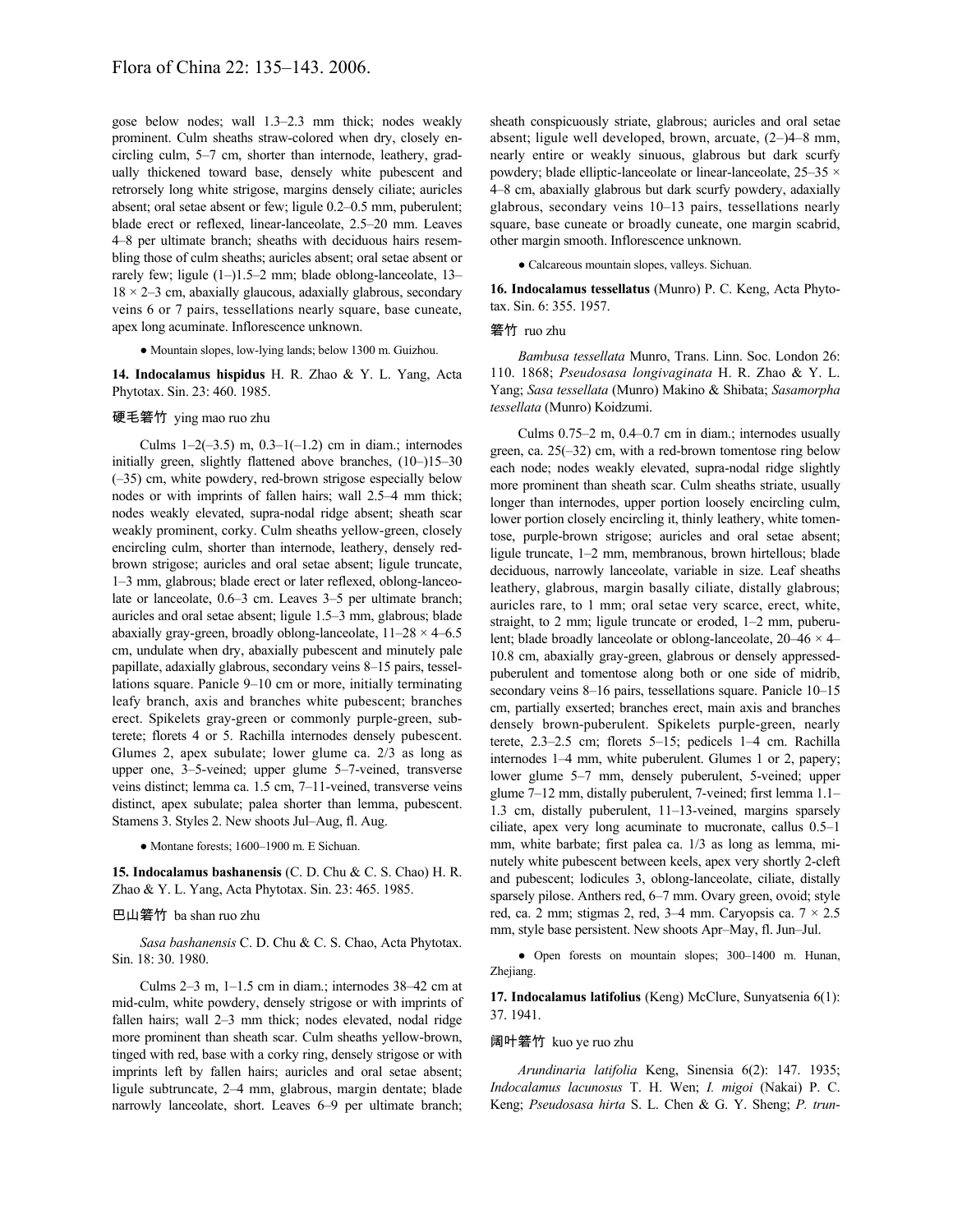*catula* S. L. Chen & G. Y. Sheng; *Sasamorpha latifolia* (Keng) Nakai; *S. migoi* Nakai.

Culms to 2 m,  $0.5-1.5$  cm in diam.; internodes  $5-22$  cm, puberulent, with a dense, brown tomentose ring below each node; nodes slightly elevated, supra-nodal ridge slightly more prominent than sheath scar. Culm sheaths distally loosely enclosing culm, papery, initially brown strigose and white tomentose, margins brown ciliate; auricles absent or inconspicuous; oral setae sparse, short, scabrid; ligule truncate, 0.5–2 mm, glabrous or ciliate; blade erect, linear or narrowly lanceolate. Leaf sheath thick, rigid, glabrous except minutely pubescent at apex; auricles absent; ligule truncate, 1–3 mm, glabrous or ciliolate; blade oblong-lanceolate,  $10-45 \times 2-9$  cm, abaxially glabrous or pale green and  $\pm$  puberulent, secondary veins 6–13 pairs, tessellations nearly square,margins hispidulous, apex acuminate. Panicles 6–12 cm, enveloped at base by a leaf sheath, axis and branches densely puberulent; branches ascendant or erect. Spikelets usually pale purple, subterete, 2.5–7 cm; florets 5–9. Rachilla internodes 4–9 mm, densely white pubescent. Glumes usually thin, distally and marginally pubescent, otherwise puberulent or glabrous; lower glume 5–10 mm, inconspicuously 5–9-veined; upper glume 8–13 mm, 7–9-veined; lemma puberulent or subglabrous, 11–13-veined, transverse veins distinct, first lemma 1.3–1.5 cm, callus densely white pubescent; palea 5–10 mm, minutely appressed pubescent between keels, minutely pubescent near margins; lodicules 2–3 mm. Anthers purple or purple-yellow, 4–6 mm. Stigmas 2. New shoots Apr–May, fl. Jan–Aug. 2*n* = 48\*.

● Open forests on mountain slopes and in valleys; below 1000 m. Anhui, Henan, Hubei, Jiangsu, Shaanxi, Shanxi.

**18. Indocalamus hirtivaginatus** H. R. Zhao & Y. L. Yang, Acta Phytotax. Sin. 23: 463. 1985.

### 毛鞘箬竹 mao qiao ruo zhu

Culms ca. 2 m, 0.8–1 cm in diam.; internodes purplegreen, initially white powdery and glabrous or white puberulent, densely brown tomentose below nodes; wall 1.5–2 mm thick; supra-nodal ridge elevated, more prominent than sheath scar. Branches minutely appressed white or brown pubescent and retrorsely strigose. Culm sheaths commonly longer than internode, densely white tomentose and brown strigose or with imprints of fallen hairs; auricles absent or if present, small, sparsely fringed with scabrid oral setae; ligule 0.7–1.8 mm, puberulent, sparsely scabrid ciliate; blade erect, linear-lanceolate, 1.5–6.5 cm. Leaf auricles absent; ligule 1–2 mm, margin pale ciliate; pseudopetiole 0–7 mm; blade oblong-lanceolate, 19–34  $\times$  4.5–7 cm, glabrous, except pubescent abaxially at base, secondary veins 9–12 pairs, tessellations square. New shoots Apr.

● Roadsides. Jiangxi.

**19. Indocalamus inaequilaterus** W. T. Lin & Z. M. Wu, Acta Phytotax. Sin. 26: 147. 1988.

#### 粤西箬竹 yue xi ruo zhu

Culms 1–1.2 m, 0.6–0.9 cm in diam.; internodes terete, 25–33 cm, densely pubescent, densely hispid below nodes; wall 2–3 mm thick; sheath scar slightly raised. Branches often 1 per node. Culm sheaths persistent, 14–16 cm, abaxially sparsely white tuberculate-hispid, transverse veins often distinct distally; auricles absent; oral setae absent or few, erect, hirsute; ligule ca. 1 mm; blade spreading or reflexed, lanceolate, 1.4–2.4 cm, base ca. 1/3 as wide as sheath apex. Leaves 4 or 5 per ultimate branch; sheath sparsely  $\pm$  hirsute, keeled toward apex; auricles absent; oral setae few or absent; ligule ca. 1 mm; blade oblongovate,  $14-28 \times 3.5-6.5$  cm, both surfaces glabrous, secondary veins 9–12 pairs, tessellations conspicuous, apex caudate. Inflorescence unknown.

#### ● Guangdong (Fengkai).

This species is known only from the type. The authors compared it with *Indocalamus hirtivaginatus*, which differs by having the culm sheaths longer than the corresponding nodes and without distinct transverse venation.

**20. Indocalamus victorialis** P. C. Keng, Acta Phytotax. Sin. 1: 121. 1951.

#### 胜利箬竹 sheng li ruo zhu

*Bashania victorialis* (P. C. Keng) T. P. Yi; *Pseudosasa victorialis* (P. C. Keng) T. P. Yi.

Culms 1–3 m, 0.5–0.8 cm in diam.; internodes striate, to 26 cm, glabrous, lumen 1–2 mm in diam.; supra-nodal ridge rather elevated; sheath scar flat; intranode 4–5 mm. Culm sheaths closely encircling culm, shorter than internode, leathery to papery, pale brown strigose, densely retrorsely so at base, tubercles of fallen hairs persistent, margins densely ciliate; auricles and oral setae absent; ligule truncate, 0.5–1 mm, puberulent; blade deciduous, narrow, glabrous. Leaves 1–4 per ultimate branch; sheath glabrous except for ciliate distal margins, dorsally keeled; auricles and oral setae absent; ligule truncate, ca. 0.5 mm, puberulent; pseudopetiole short; blade broadly lanceolate,  $14-25 \times 2.5-4$  cm, papery, glabrous, secondary veins 5–9-paired, tessellations rectangular, base broadly cuneate, apex caudate-acuminate. Panicles large, 15–26 cm; branches 3 per node, pulvinate. Spikelets yellow-green, ca. 1 cm; pedicels stiff, 1–5 mm, puberulent; florets ca. 5. Rachilla compressed, puberulent; internodes ca. 2 mm, readily disarticulating. Glumes glabrous except for midrib distally; lower glume purple-green, lanceolate, 3.5–4 mm, 3-veined, apex acuminate; upper glume yellow-green, 5.5–6 mm, inconspicuously 3-veined with prominent midrib, distally scabrous with minute hairs; lemma yellow-green, narrowly lanceolate,  $5-6 \times ca$ . 2 mm, papery, glabrous except for one ciliolate margin, 7-veined, callus with hairs 0.5–1 mm; palea 4.5–5.5 mm, apically puberulent between keels, otherwise glabrous, margins membranous; lodicules membranous, ca.  $1 \times 0.3 - 0.4$  mm, posterior oblong, margin sparsely ciliolate, apex obtuse; anterior pair oblongovate, not ciliate, apex acute. Anthers yellow, ca. 4 mm. New shoots Apr, fl. May.

● Forests with *Bambusa emeiensis*, valleys, mountain slopes. Sichuan.

**21. Indocalamus pedalis** (Keng) P. C. Keng, Techn. Bull. Natl. Forest. Res. Bur. 8: 12. 1948.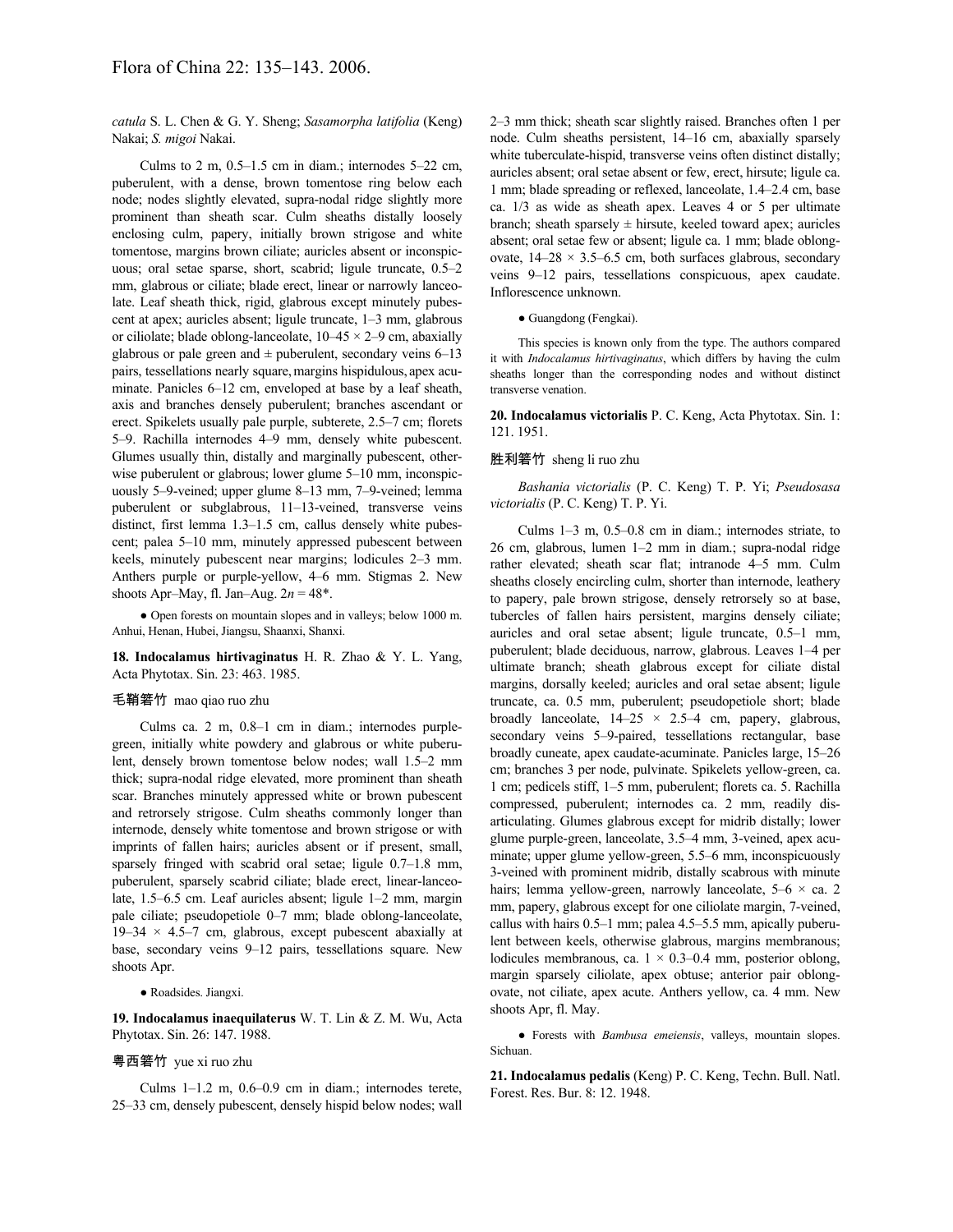# 矮箬竹 ai ruo zhu

*Arundinaria pedalis* Keng, J. Wash. Acad. Sci. 36: 84. 1946.

Culms ca. 30 cm, ca. 2 mm in diam.; lower internodes 1–5 cm, initially with a pubescent ring below each node; nodes prominent. Culm sheaths striate, 2–4.5 cm, initially basally pubescent; auricles absent; ligule truncate, ca. 0.3 mm, rigid, margin glabrous. Leaves 2–4 per ultimate branch; sheath brown strigose near upper margins, margins pale brown ciliate; auricles and oral setae absent; ligule truncate, ca. 0.5 mm, brown fimbriate; pseudopetiole 1–4 mm; blade lanceolate,  $6.5-15 \times$ 0.9–1.7 cm, glabrous or abaxially initially puberulent, secondary veins 4–6-paired, tessellations rectangular, base broadly cuneate, apex acuminate. Panicle or raceme 8–11 cm; spikelets 4–8; axis and branches brown pubescent. Spikelets brown or dark brown,  $2-6 \times 0.3-0.5$  cm; pedicel erect or ascendant, weakly compressed; florets 4–11. Rachilla internodes 4–5.3 mm, flat on side facing floret, margins brown ciliate. Glumes 3 or 4, distally pubescent; lower glume 4–5 mm, 3–5-veined; second glume 5.5–6 mm, 7-veined; third and fourth glumes 7–8 mm; lemma ovate-lanceolate, 7–11 mm, 11-veined, apex subulate; callus ca. 0.5 mm, densely pale pubescent, hairs ca. 0.8 mm; palea lanceolate, 8–9 mm, or about as long as lemma, keels puberulent, minutely setose at apex; lodicules red-brown, oblong-lanceolate, or lateral ones subovate, ca. 3 mm, basally veined, upper margin ciliate. Anthers black or purple, 5–6 mm. Stigmas gray-white or milky-white, ca. 3 mm. Inflorescence unknown.

● Fissures of rocky hillsides. Sichuan.

**22. Indocalamus wilsonii** (Rendle) C. S. Chao & C. D. Chu, J. Nanjing Technol. Coll. Forest Prod. 1981(3): 43. 1981.

#### 鄂西箬竹 e xi ruo zhu

*Arundinaria wilsonii* Rendle, J. Linn. Soc., Bot. 36: 437. 1904; *Indocalamus nubigenus* (P. C. Keng) H. R. Zhao & Y. L. Yang; *I. shimenensis* B. M. Yang; *Sasa nubigena* P. C. Keng; *Sinarundinaria wilsonii* (Rendle) P. C. Keng.

Culms 30–90 cm or more, 0.2–0.4 cm in diam.; internodes 4–12 cm, glabrous or white pubescent, sometimes with a densely pubescent ring below each node, lumen 0.5–1 mm in diam.; supra-nodal ridge flat or weakly prominent; sheath scar flat. Culm sheaths pale red-brown or straw-colored, closely embracing culm, ca. 1/2 as long as internode, thickly papery, densely deciduously white pubescent, densely pubescent or glabrescent near outer margin, veins conspicuous, transverse veins

sometimes distinct; auricles and oral setae absent; ligule short, ca. 0.6 mm; blade ovate-lanceolate or narrowly triangular, 2–15 mm, base contracted, apex acute. Branch sheaths orange-red when dry, glabrous; ligule 1.5–4 mm; blade lanceolate or narrowly ovate-lanceolate, 2.5–4 cm. Leaves 3(–5) per ultimate branch; sheath yellow-green, tinged with red, glabrous or pubescent; auricles and oral setae absent; ligule 2.5–9 mm; blade oblong-lanceolate,  $6-17 \times 1.5-4.7$  cm, wavy when dry, abaxially gray-green and pilose, adaxially yellow-green and glabrous, secondary veins 4–8 pairs, tessellations square, base rounded or broadly cuneate, apex acuminate with a weak point. Panicle 5–10 cm, base encircled by leaf sheath; branches ascendant, slender, glabrous, pulvinate. Spikelets usually purplegreen, 1.5–2.6 cm; florets 3–7. Rachilla internodes ca. 4 mm, densely yellow-villous. Glumes usually 2, glabrous; lower glume 2–3 mm, 3-veined; upper glume 3–5 mm, 5–7-veined; lemma puberulent, 7–9-veined, apex acuminate with a short mucro, callus densely white villous; palea 6–7.2 mm, puberulent. Anthers yellow. Styles 2(or 3). Fl. May–Aug.

● Forests; 1700–3000 m. Guizhou, Hubei, Sichuan.

#### **Taxa incertae sedis**

*Indocalamus amplexicaulis* W. T. Lin (J. S. China Agric. Univ. 13(2): 86. 1992) was described from Guangdong.

*Indocalamus chebalingensis* W. T. Lin (J. Bamboo Res. 19(1): 6. 2000) was described from sterile material from Guangdong (Shixing). In the protologue it was compared with *I. longiauritus*.

*Indocalamus confertus* C. H. Hu (J. Bamboo Res. 15(1): 1. 1996) was described from Sichuan.

*Indocalamus cordatus* T. H. Wen & Y. Zou (J. Bamboo Res.

10(1): 18. 1991) was described from Jiangxi.

*Indocalamus macrophyllus* C. F. Huang (Wuyi Sci. J. 8: 171. 1991) was described from Fujian (Wuyi Shan).

*Indocalamus pumilus* Q. H. Dai & C. F. Huang (Acta Phytotax. Sin. 24: 394. 1986) was described from a cultivated plant in the Guangxi Institute of Forestry Bamboo Garden in Nanning, Guangxi.

*Indocalamus suichuanensis* T. P. Yi & Y. H. Guo (J. Bamboo Res. 14(1): 14. 1995) was described from Jiangxi.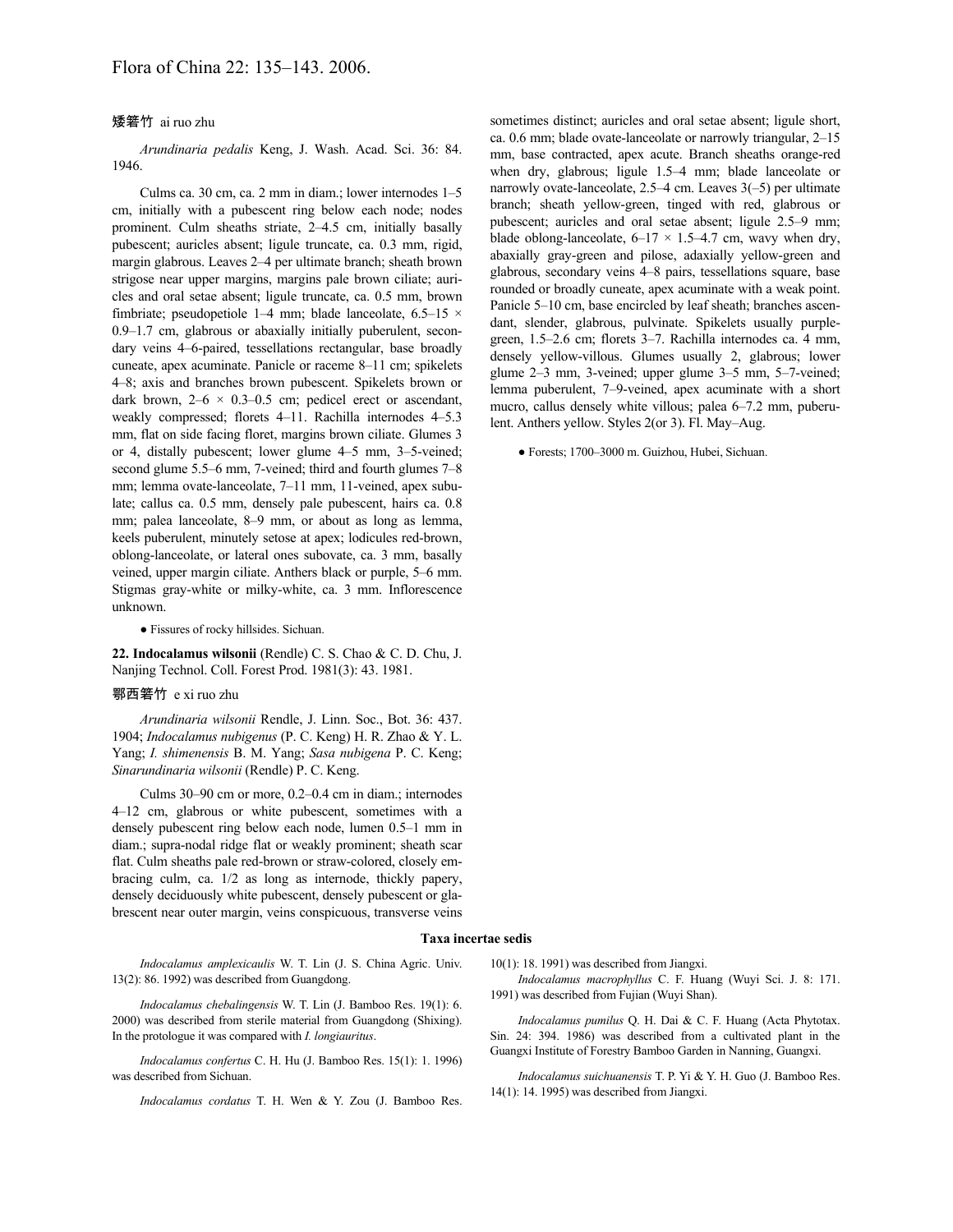Flora of China 22: 135–143. 2006.

*Indocalamus youxiuensis* T. P. Yi (J. Bamboo Res. 11(3): 53. 1992) was described from Sichuan.